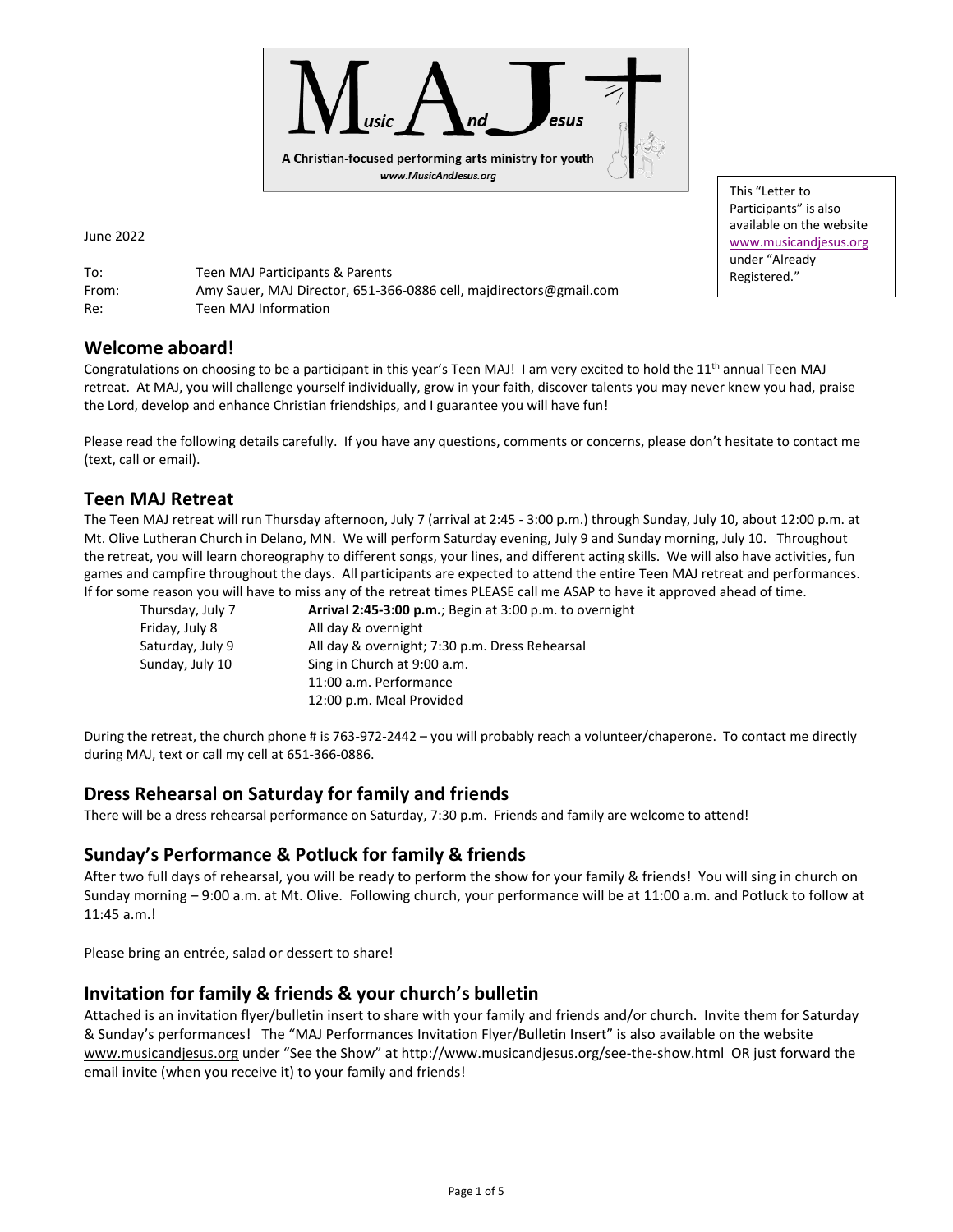

## **Theme**

This year's show has a Minnesota influence, as the "church ladies" plan their annual potluck, with appearances by Minnesotan farmers, fishermen, hunters and even a lumberjack. The show features Minnesotan accents, popular phrases, typical pronunciations and more. Amidst the fun, along the way, they conclude that we all part of the Body of Christ, bringing our own gifts and strengths to His ministry.

## **Costumes for Performers**

Please bring the following for your costume ALONG WITH EXTRA COSTUME PIECES YOU HAVE TO SHARE. I will take a look at your costumes and help decide on your final costume pieces. Please try not to buy anything brand new… however you could go to the thrift store!

### *Please label all your belongings clearly with masking tape.*

#### Costume Pieces for Everyone:

- Girls Shirt-waist dresses especially, a-line skirts, blouses, colored capris, cardigan sweaters, no denim
- Girls aprons (hopefully everyone can have an apron), pearls, hats, eye glasses
- Guys Dress pants/suit pants, docker-style pants, dress shorts (no sports shorts or cargo shorts), button-down short-sleeved dress shirts (white, striped, plaid, solid, etc.)
- Guys Ties, suspenders, belt with pants (unless you have suspenders), eye glasses
- Shoes:
	- o Guys dress shoes
	- o Girls shoes that fit the outfit, or black "character shoes" (pictured at right), or an alternative would be black heels (that you can dance in) or black flat dress shoes. You should wear no-show liner socks or nude nylons.
- Additional costume pieces (Everyone: please bring anything you have!) (Who exactly will wear these items will be determined by casting, mostly guys):
	- o Fisherman vests, other fishing clothing items
	- o Button-down shirts, possibly plaid
	- o Bucket hats (for a fishing look)
	- o Fishing poles, tackle box
	- o Farmer-like overalls (men's)
	- o Carhart overalls (men's), jacket, hat
	- o White crew-neck t-shirt (men's)
	- o Suspenders
	- o Work boots
	- o Trucker hats (coop or seed company hats would be great!)
	- o Lumberjack clothes (bring a pretend ax if you have a good one!) (no real ax)
	- o Buffalo plaid button-down shirt (men's, maybe a women's size as well – bring what you have!)
	- o Fur trapper hat with ear flaps
	- o Denim button-down shirt (men's)
	- o Hunter clothes (men's), camo, blaze orange, boots (no guns)
	- Hair You could dress up your hair to fit the style of the show OR wear it normal
- Girls: be sure your outfit is modest  $-$  no cleavage-style tops
- Girls: Bloomers or spandex shorts for under skirts if you're wearing a skirt
- Girls PLEASE BRING YOUR OWN bold-color lipstick (red, berry, etc.) this year to wear for the performance. (Blush will be provided.)
- FYI Everyone will receive a MAJ t-shirt, but it will NOT be part of your costume (you can wear it at the potluck after the show).













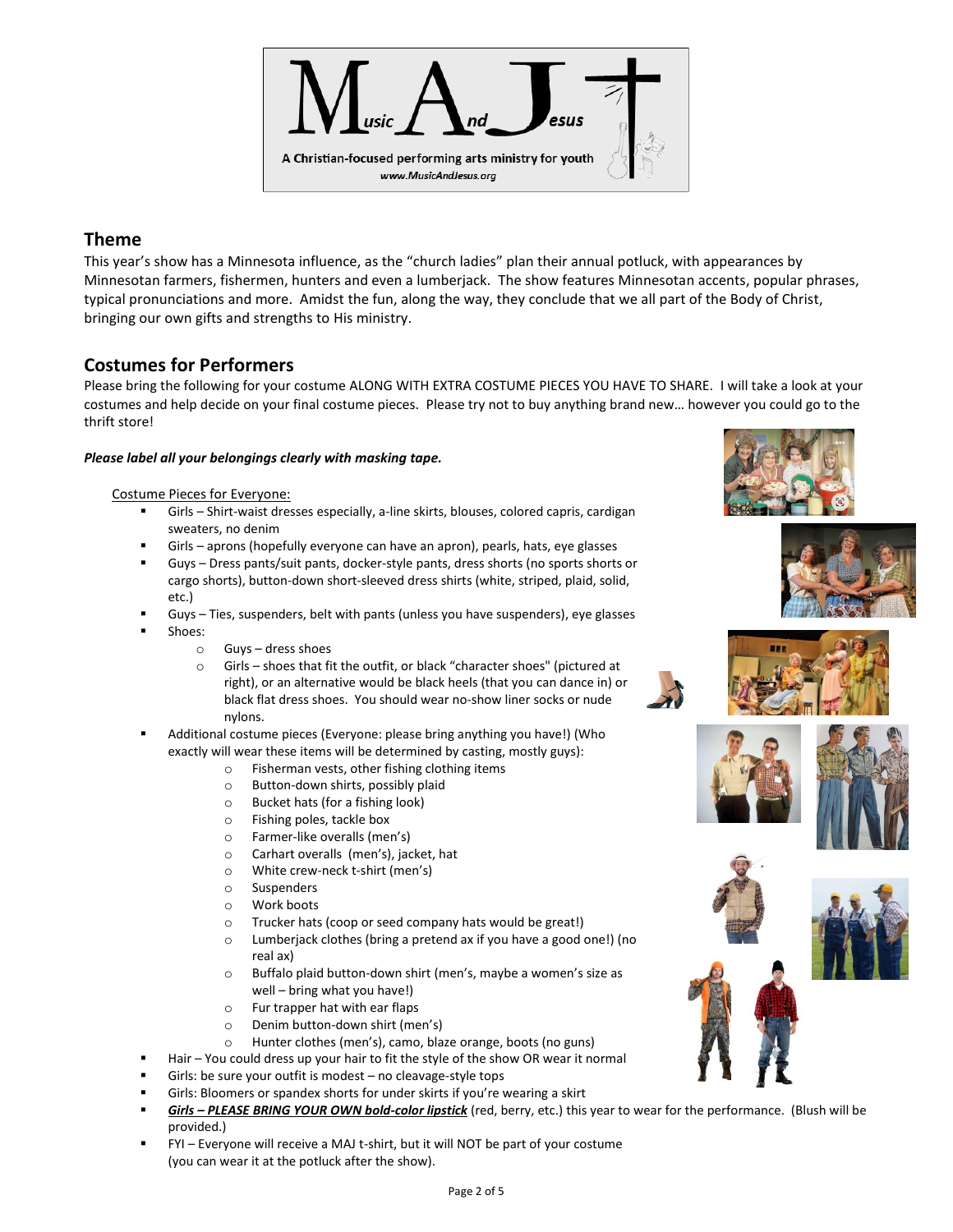

## **Song List**

If you would like, you can begin becoming familiar with the songs in the show. All songs can be found on YouTube, and you can also google the lyrics as well (keep in mind we will not necessarily sing all the lyrics for each song).

If you would like to view the Google Drive containing the music and mp3 files, this is the link: https://drive.google.com/drive/folders/1taRn6J8EFZbrHmnyhGL1nNgbW\_vkE7Og?usp=sharing

- 1. Medley
	- a. God's Word Is Our Great Heritage
	- b. Church Ladies Rap
	- c. My Feet Are On the Rock I Am They
- 2. Kickin' It Old School Go Fish
- 3. All Joy No Stress Rhett Walker
- 4. The River **Jordan Feliz**
- 5. Everything Lauren Daigle
- 
- 6. My Jesus **Anne Wilson**
- 7. Build Your Kingdom Rend Collective
- 8. Good God Almighty Crowder

# **All Parents Needed as Volunteers – Link for an online volunteer signup service will be emailed to you soon**

MAJ is an all-volunteer-run program, so volunteers are needed to help make MAJ a success! All parents and other adults are asked/encouraged to volunteer in some way during MAJ weekend or sometime before. A list of volunteer needs, utilizing an online volunteer signup service will be available soon and emailed to you. If you have questions, you can contact Volunteer Coordinator Jennifer Arps a[t volunteerforMAJ@gmail.com](mailto:volunteerforMAJ@gmail.com) or 612-940-0483 cell. Thank you! (Please note if you are trying to connect with Jennifer – she will be unavailable June 17-22.)

### *Please note: overnight volunteers (one male and one female) are needed Thursday night, Friday night and Saturday night.*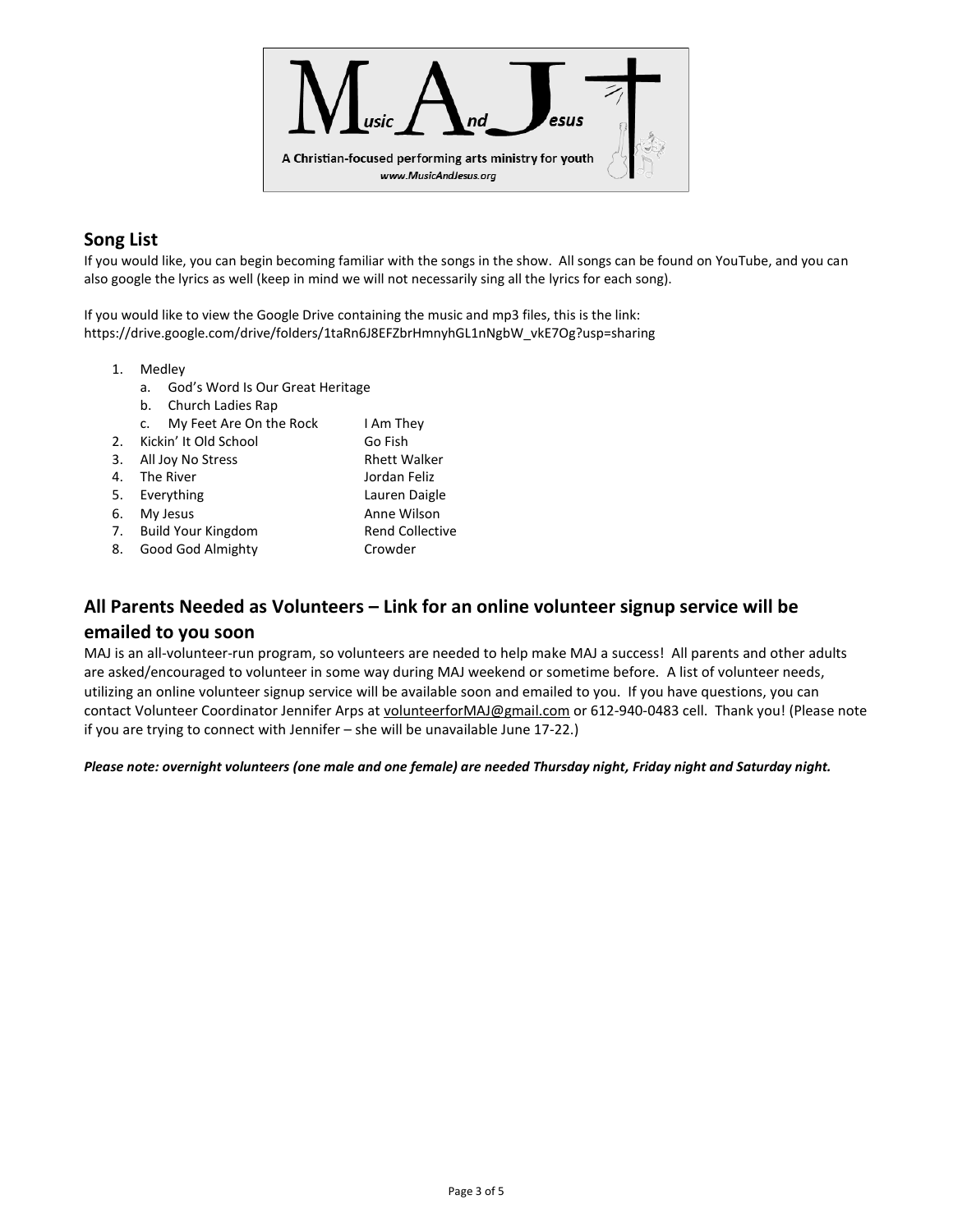

### **Food**

All meals will be provided, but **we ask that you also please bring a food item as assigned to you**, as listed below.

You should also bring your own water bottle (a drinking fountain is available) and any other additional beverages. But please don't bring pop! We will have coffee.  $\odot$ 

If you have a dietary need or request or just want to touch base about food, please connect with me or Jennifer Arps. Jennifer Arps can be reached a[t volunteerforMAJ@gmail.com](mailto:volunteerforMAJ@gmail.com) or 612-940-0483 cell (Please note if you are trying to connect with Jennifer – she will be unavailable June 17-22.)

| $\mathbf{1}$ | Arps        | Elise          | Pineapple                         |
|--------------|-------------|----------------|-----------------------------------|
| 2            | Arps        | Evan           | Cantaloupe                        |
| 3            | Bowman      | Hunter         | Cantaloupe                        |
| 4            | <b>Buck</b> | Zeke           | Pineapple                         |
| 5            | Charlson    | Corrin         | 5# bag apples                     |
| 6            | Charlson    | Jenna          | Bag of oranges                    |
| 7            | Edwards     | Grace          | Large seedless watermelon         |
| 8            | Enter       | Sophia         | Large seedless watermelon         |
| 9            | Enter       | Violet         | 6 green peppers                   |
| 10           | Gergen      | Aiden          | 1-5# bag of apples                |
| 11           | Hamilton    | Luke           | 1 - cherry tomatoes               |
| 12           | Hansen      | Lucy           | 2 # Baby carrots                  |
| 13           | Jonas       | Helena         | 2# baby carrots                   |
| 14           | Lemke       | Henry          | 2# strawberries                   |
| 15           | Morrison    | Raedun         | 2# strawberries                   |
| 16           | Niebuhr     | Emma           | blueberries                       |
| 17           | Paul        | <b>Nick</b>    | <b>Blueberries</b>                |
| 18           | Pone        | Ingrid         | 1 dozMuffins                      |
| 19           | Scherer     | Jonah          | 1 dozMuffins                      |
| 20           | Scherer     | Kailtyn        | 4 heads broccoli or 3# bag cut up |
| 21           | Scherer     | Micah          | 2# grapes                         |
| 22           | Schumann    | <b>Natalie</b> | 2# grapes                         |
| 23           | Schumann    | Nicole         | Bananas 7#                        |
| 24           | Sorenson    | Chloe          | 1 jar peanuts                     |
| 25           | Stelljes    | Jonah          | Large bag M&M                     |
| 26           | Vik         | Elise          | Large box of Kiwi (approx 3#)     |
| 27           | Wicht       | Jack           | Sugar snap peas - 30 oz bag       |

**Please remember to reply on email to confirm that you are bringing your food assignment! You are being relied on to bring your item! Thank you!**i..........................